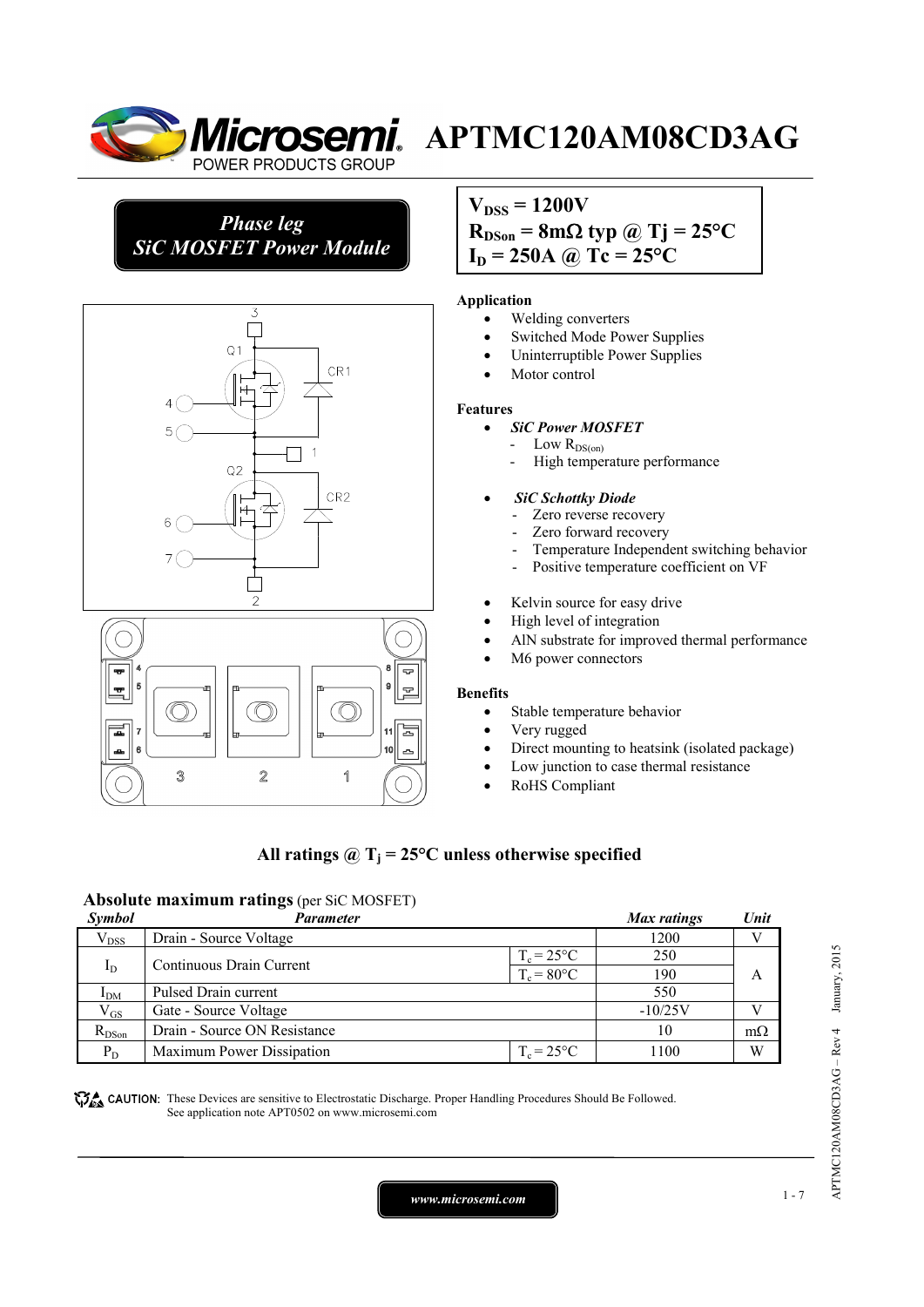**Microsemi**. APTMC120AM08CD3AG POWER PRODUCTS GROUP

#### **Electrical Characteristics** (per SiC MOSFET)

| Symbol       | <i><b>Characteristic</b></i>    | <b>Test Conditions</b>           | Min                  | Tvn | <b>Max</b> | Unit |           |
|--------------|---------------------------------|----------------------------------|----------------------|-----|------------|------|-----------|
| $I_{DSS}$    | Zero Gate Voltage Drain Current | $V_{GS} = 0V$ , $V_{DS} = 1200V$ |                      | 20  | 1000       | μA   |           |
| $R_{DS(on)}$ | Drain – Source on Resistance    | $V_{GS} = 20V$                   | $T_i = 25^{\circ}C$  |     |            | 10   |           |
|              |                                 | $I_D = 200A$                     | $T_i = 150^{\circ}C$ |     |            |      | $m\Omega$ |
| $V_{GS(th)}$ | Gate Threshold Voltage          | $V_{GS} = V_{DS}$ , $I_D = 10mA$ |                      | I.  | 2.2        |      |           |
| $I_{GSS}$    | Gate – Source Leakage Current   | $V_{GS} = 20 V$ , $V_{DS} = 0V$  |                      |     |            |      | uА        |

## **Dynamic Characteristics** (per SiC MOSFET)

| <i>Symbol</i> | <i><b>Characteristic</b></i>        | <b>Test Conditions</b>                                                      |                | Min | $\mathcal{I}yp$ | <b>Max</b> | Unit               |
|---------------|-------------------------------------|-----------------------------------------------------------------------------|----------------|-----|-----------------|------------|--------------------|
| $C_{\rm iss}$ | Input Capacitance                   | $V_{GS} = 0V$<br>$V_{DS} = 1000V$                                           |                |     | 9500            |            |                    |
| $C_{\rm oss}$ | <b>Output Capacitance</b>           |                                                                             |                |     | 800             |            | pF                 |
| $C_{\rm rss}$ | Reverse Transfer Capacitance        | $f = 1MHz$                                                                  |                |     | 65              |            |                    |
| $Q_{\rm g}$   | Total gate Charge                   | $V_{GS}$ = 20V                                                              |                |     | 490             |            | nC                 |
| $Q_{gs}$      | Gate – Source Charge                | $V_{\text{Bus}} = 800V$                                                     |                |     | 110             |            |                    |
| $Q_{gd}$      | Gate – Drain Charge                 | $I_D = 200A$                                                                |                |     | 180             |            |                    |
| $T_{d(on)}$   | Turn-on Delay Time                  | $V_{GS} = -2/+20V$<br>$V_{\text{Bus}} = 800V$                               |                |     | 20              |            |                    |
| $T_r$         | Rise Time                           |                                                                             |                |     | 20              |            |                    |
| $T_{d(off)}$  | Turn-off Delay Time                 | $I_D = 200A$ ; T <sub>I</sub> =150°C                                        |                |     | 75              |            | ns                 |
| $T_f$         | Fall Time                           | $R_L = 4\Omega$ ; $R_G = 5\Omega$                                           |                |     | 35              |            |                    |
| $E_{on}$      | Turn on Energy                      | <b>Inductive Switching</b><br>$V_{GS} = -5/+20V$<br>$V_{\text{Bus}} = 600V$ | $T_i = 150$ °C |     | 4.3             |            | mJ                 |
| $E_{\rm off}$ | Turn off Energy                     | $I_D = 200A$<br>$R_G = 5\Omega$                                             | $T_i = 150$ °C |     | 2.4             |            |                    |
| $R_{Gint}$    | Internal gate resistance            |                                                                             |                |     | 1               |            | Ω                  |
| $R_{thJC}$    | Junction to Case Thermal Resistance |                                                                             |                |     |                 | 0.11       | $\rm ^{\circ} C/W$ |

## **Body diode diode ratings and characteristics** (per SiC MOSFET)

|                 | Symbol Characteristic           | <b>Test Conditions</b>                                                     | Min | Typ  | <b>Max</b> | <b>Unit</b> |
|-----------------|---------------------------------|----------------------------------------------------------------------------|-----|------|------------|-------------|
| $V_{SD}$        | Diode Forward Voltage           | $V_{GS} = -5V$ , $I_{SD} = 100A$                                           |     | 3.3  |            | $\bf{V}$    |
|                 |                                 | $V_{GS} = -2V$ , $I_{SD} = 100A$                                           |     | 3.1  |            |             |
| $t_{rr}$        | Reverse Recovery Time           |                                                                            |     | 40   |            | ns          |
| $\rm Q_{rr}$    | <b>Reverse Recovery Charge</b>  | $I_{SD} = 200A$ ; $V_{GS} = -5V$<br>$V_R = 800V$ ; $di_F/dt = 3500A/\mu s$ |     | 1650 |            | nC          |
| 1 <sub>rr</sub> | <b>Reverse Recovery Current</b> |                                                                            |     | 64   |            |             |

*www.microsemi.com* 2-7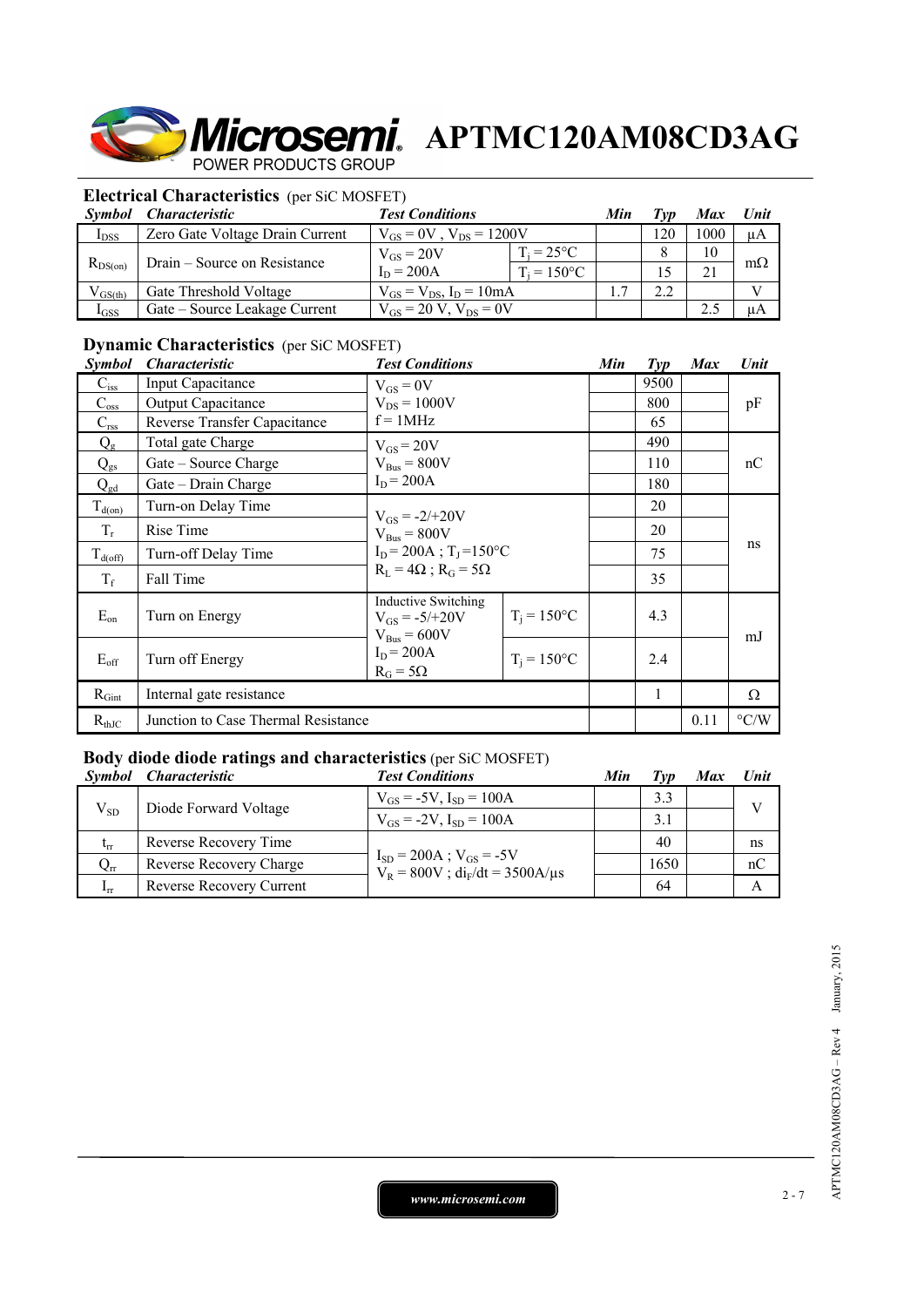

## **SiC schottky diode ratings and characteristics** (per SiC diode)

| <i>Symbol</i> | <b>Characteristic</b>               | <b>Test Conditions</b>                                | Min                 | Type | <b>Max</b> | Unit |                    |
|---------------|-------------------------------------|-------------------------------------------------------|---------------------|------|------------|------|--------------------|
| $V_{RRM}$     | Peak Repetitive Reverse Voltage     |                                                       |                     |      |            | 1200 | V                  |
|               |                                     | $V_R = 1200V$                                         | $T_i = 25^{\circ}C$ |      | 0.38       | 2.4  | mA                 |
| $I_{RRM}$     | Reverse Leakage Current             |                                                       | $T_i = 175$ °C      |      | 0.68       | 12   |                    |
| $I_F$         | <b>Forward Current</b>              | $Tc = 125$ °C                                         |                     |      | 120        |      | A                  |
| $V_{F}$       | Diode Forward Voltage               | $I_F = 120A$                                          | $T_i = 25^{\circ}C$ |      | 1.8<br>1.6 |      | V                  |
|               |                                     |                                                       | $T_i = 175$ °C      |      | 2.3        | 3    |                    |
| $Q_{C}$       | <b>Total Capacitive Charge</b>      | $I_F = 120A$ , $V_R = 1200V$<br>$di/dt = 5000A/\mu s$ |                     | 960  |            | nC   |                    |
| $\mathcal{C}$ | Total Capacitance                   | $f = 1$ MHz, $V_R = 200V$                             |                     |      | 1152       |      | pF                 |
|               |                                     | $f = 1$ MHz, $V_R = 400V$                             |                     |      | 828        |      |                    |
| $R_{thJC}$    | Junction to Case Thermal Resistance |                                                       |                     |      |            | 0.10 | $\rm ^{\circ} C/W$ |

## **Thermal and package characteristics**

| <i>Symbol</i> | <i><b>Characteristic</b></i>                                     |               |  |                   |       | <b>Max</b>    | Unit      |  |
|---------------|------------------------------------------------------------------|---------------|--|-------------------|-------|---------------|-----------|--|
| $V_{ISOL}$    | RMS Isolation Voltage, any terminal to case $t = 1$ min, 50/60Hz |               |  |                   |       |               |           |  |
| $T_{J}$       | Operating junction temperature range                             |               |  | <b>SiC MOSFET</b> | $-40$ | 150           |           |  |
|               |                                                                  |               |  | SiC diode         | $-40$ | 175           |           |  |
| $T_{JOP}$     | Recommended junction temperature under switching conditions      |               |  |                   |       | $T_J$ max -25 | $\circ$ C |  |
| $T_{STG}$     | <b>Storage Temperature Range</b>                                 |               |  |                   |       | 125           |           |  |
| $T_{\rm C}$   | <b>Operating Case Temperature</b>                                |               |  |                   |       | 100           |           |  |
| Torque        |                                                                  | For terminals |  | M6                | 3     |               | N.m       |  |
|               | Mounting torque<br>To Heatsink                                   |               |  | M6                | 3     |               |           |  |
| Wt            | Package Weight                                                   |               |  |                   |       | 350           | g         |  |

## **D3 Package outline** (dimensions in mm)



APTMC120AM08CD3AG - Rev 4 January, 2015 APTMC120AM08CD3AG – Rev 4 January, 2015

*www.microsemi.com* 3-7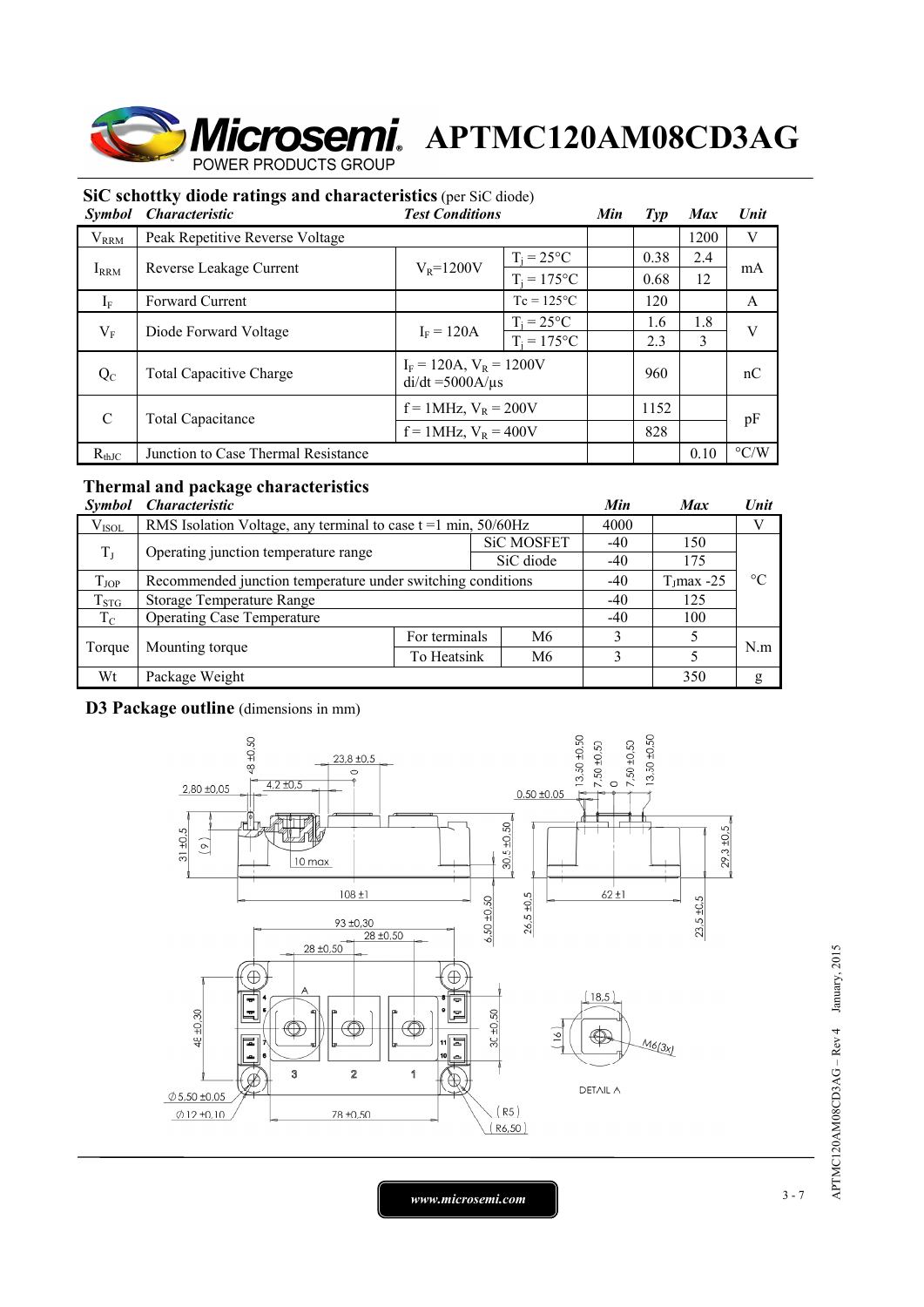

**Microsemi.** APTMC120AM08CD3AG

#### **Typical SiC MOSFET Performance Curve**



APTMC120AM08CD3AG - Rev 4 January, 2015 APTMC120AM08CD3AG – Rev 4 January, 2015

*www.microsemi.com* 4-7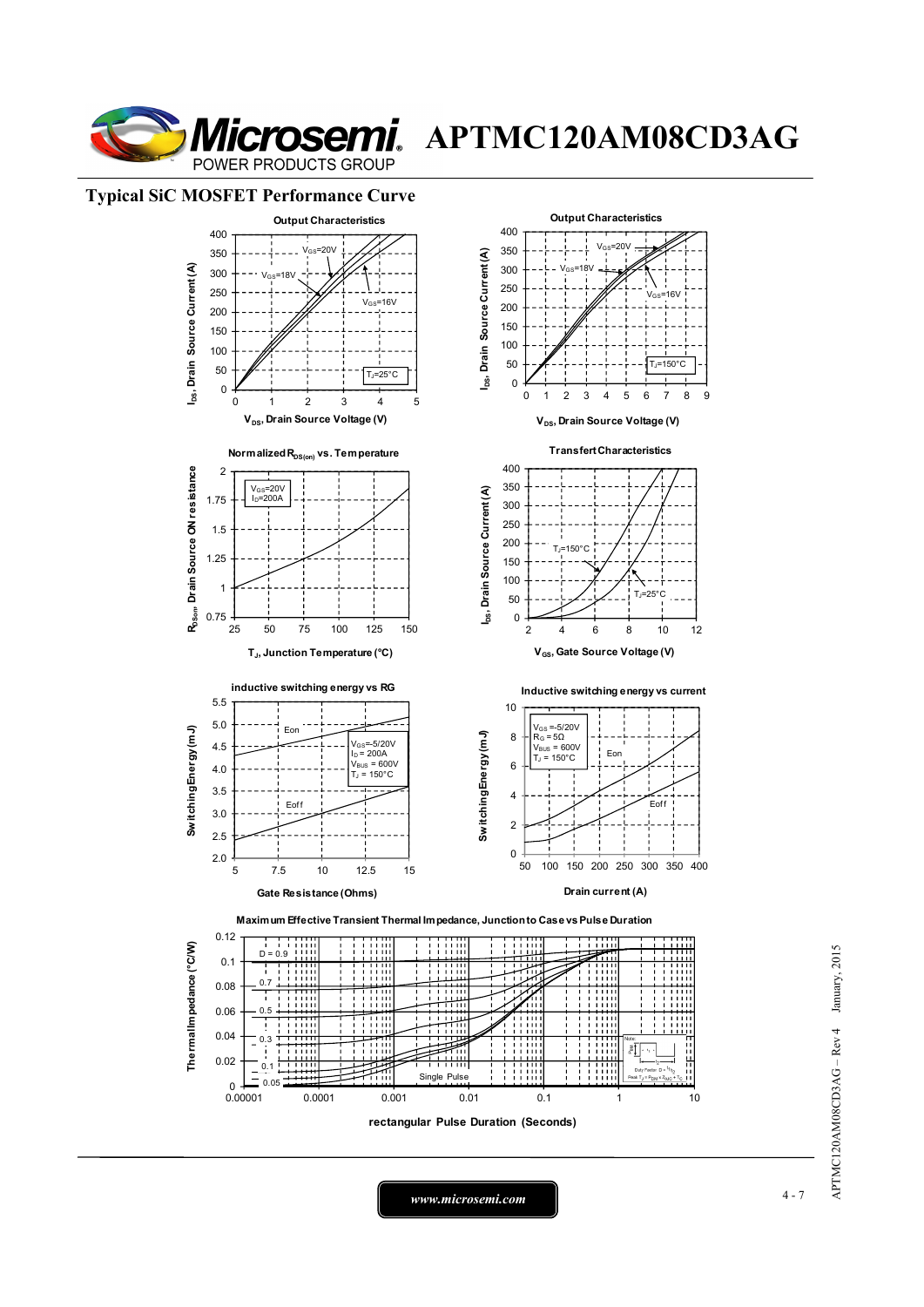

## **Microsemi**. APTMC120AM08CD3AG

**Capacitance vs Drain Source Voltage** 100 .<br>Ciss C, Capacitance (nF) **C, Capacitance (nF)** 10 Coss 1 Crss 0.1 0.01 0 200 400 600 800 1000  $V_{DS}$ , Drain Source Voltage (V)

















 $V_{DS}$ , Drain source voltage (V)

#### **Output Characteristics**





*www.microsemi.com* 5-7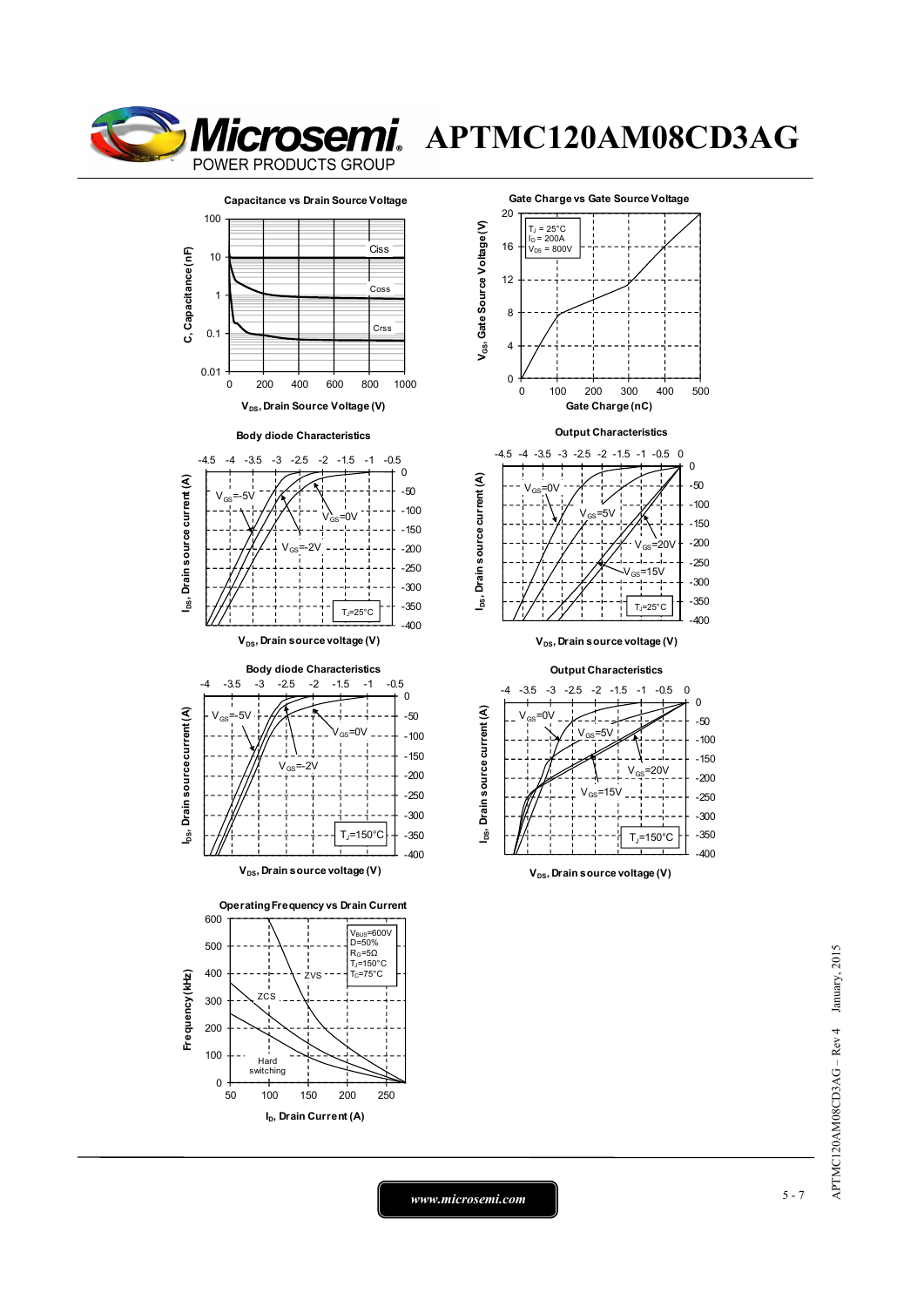**Microsemi**. APTMC120AM08CD3AG POWER PRODUCTS GROUP

## **Typical SiC diode Performance Curve**



*www.microsemi.com* 6-7